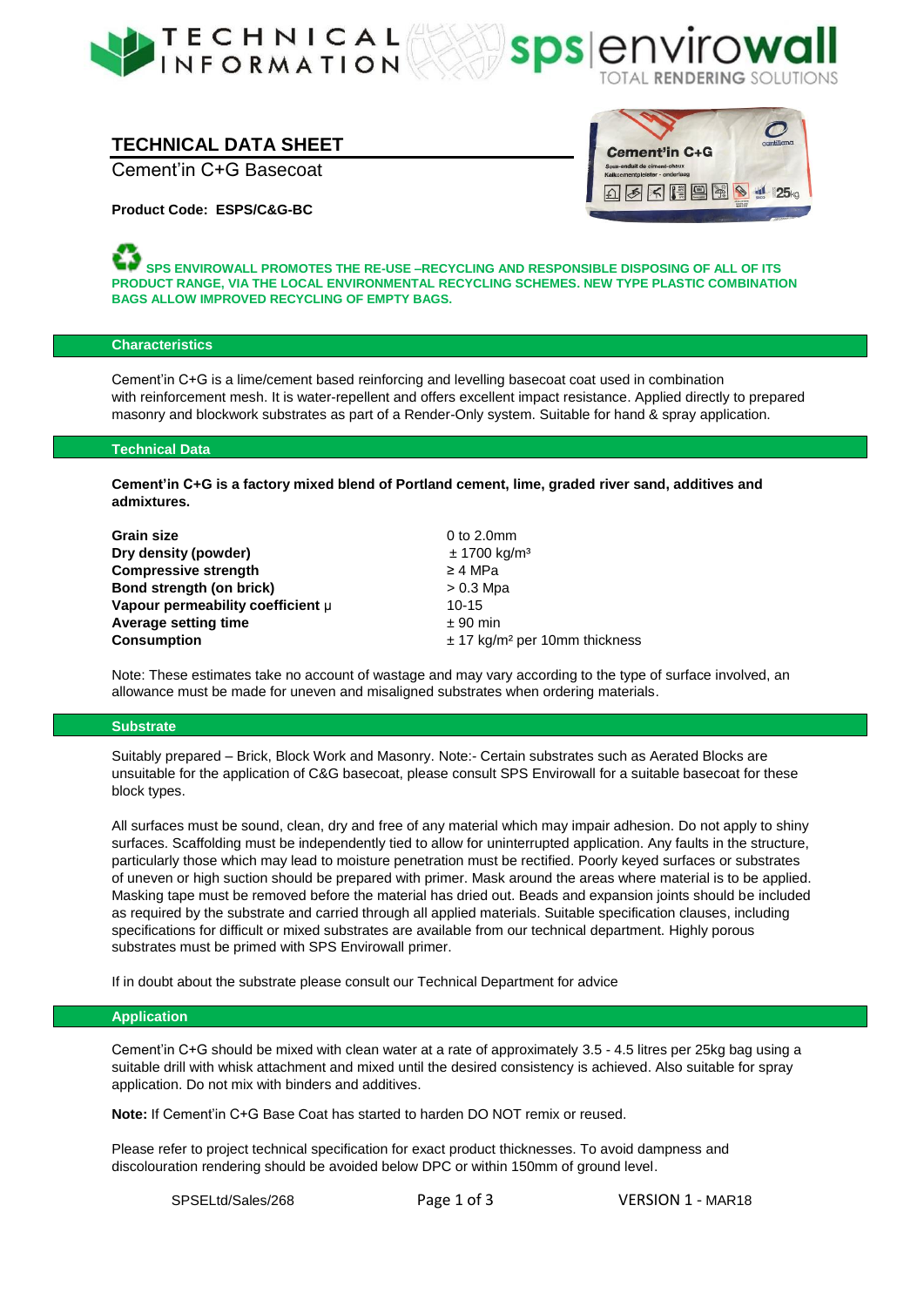



# **TECHNICAL DATA SHEET**

Cement'in C+G Basecoat



**Product Code: ESPS/C&G-BC**

Apply Cement'in C&G basecoat to a thickness of between 10-20mm as an overall thickness and ruled level inclusive of the 1-2mm Slurry coat layer to the sound substrate using a stainless steel trowel. Comb through with a tooth trowel to achieve a consistent depth of base-coat. Average thickness per coat is 12 – 15mm. To achieve a thickness up to 20mm two passes of basecoat will need to be applied, Apply Cement'in C&G basecoat to a thickness of between 10-20mm as an overall thickness and ruled level inclusive of the 1-2mm Slurry coat layer to the sound substrate using a stainless steel trowel. Comb through with a tooth trowel to achieve a consistent depth of base-coat. To achieve a thickness up to 20mm two passes of basecoat will need to be applied, the first pass up to a maximum of 13mm with a key applied to the surface for the second layer of 7mm. The outer layer is to incorporate the mesh. Float specified reinforcing mesh into the top of the base-coat render, ensuring a minimum horizontal and vertical overlap of 100mm.

After the application of the main reinforcing mesh, bed on with basecoat 300 x 500mm minimum pieces of reinforcing mesh diagonally across corners of all wall openings. Bed on internal corner reveal reinforcing strips of mesh (the same depth as the reveal) to all window and door openings; ensure the reinforcing strips return from the corner of the reveals 150mm.

Then apply a 1-2mm slurry coat of basecoat which requires to be sponged flat ready to receive a thin coat finish or requires a key ready to receive dash, brick slips and brick effect render finishes.

Cement'in C+G should be applied in a one-coat operation using a hawk and trowel or suitable spray equipment and finished as required. For a plain finish rub up in a normal way as the render starts to pick up ready to receive a finish. Note: To provide the highest resistance to cracking we would always recommend the incorporation of reinforcing mesh. Open time of the mixed material is 1 hour at 20˚C.

Certain types of masonry substrates may require the wet basecoat to be mechanically fixed through the mesh to ensure adherence of the system. Examples of these cases are Existing Rendered/Dashed Masonry, Engineering bricks, Ceramic bricks, Painted Masonry. Mechanically fixing back through into the masonry removes the risk of the new render delaminating from the surface of the existing substrate. If unsure please consult SPS Envirowall for advice.

The basecoat must be allowed to dry and shrink, allow approximately 1 day drying time per mm thickness in good drying conditions prior to applying the primer and topcoat. The surface must be flat, clean, and dry and free from dust, grease, chalking or anything else likely to prevent a good bond, prior to applying SPS Envirowall finishes.

Provisions must be taken to protect the basecoat against torrential rain and also from drying too quickly. Where possible avoid working in direct sunlight. Covering the façade and scaffold as a precaution will help prevent the basecoat from drying prematurely in strong winds.

Do not apply when the substrate or the environmental temperatures are below 5° C or higher than 30 ° C. Tools and equipment must be cleaned with water immediately after use. Surrounding building parts, such as windows, window-sills etc. must be properly protected before application.

### **Storage**

The product must be stored in dry conditions at temperatures above 5°C, shelf life is 9 months from date of manufacture.

## **Certificates/approvals**

### **Identification**

Cement'in C+G basecoat is supplied 25kg Plastic bags; palletised (48) bags and shrink wrapped. Do not mix with binders and additives.